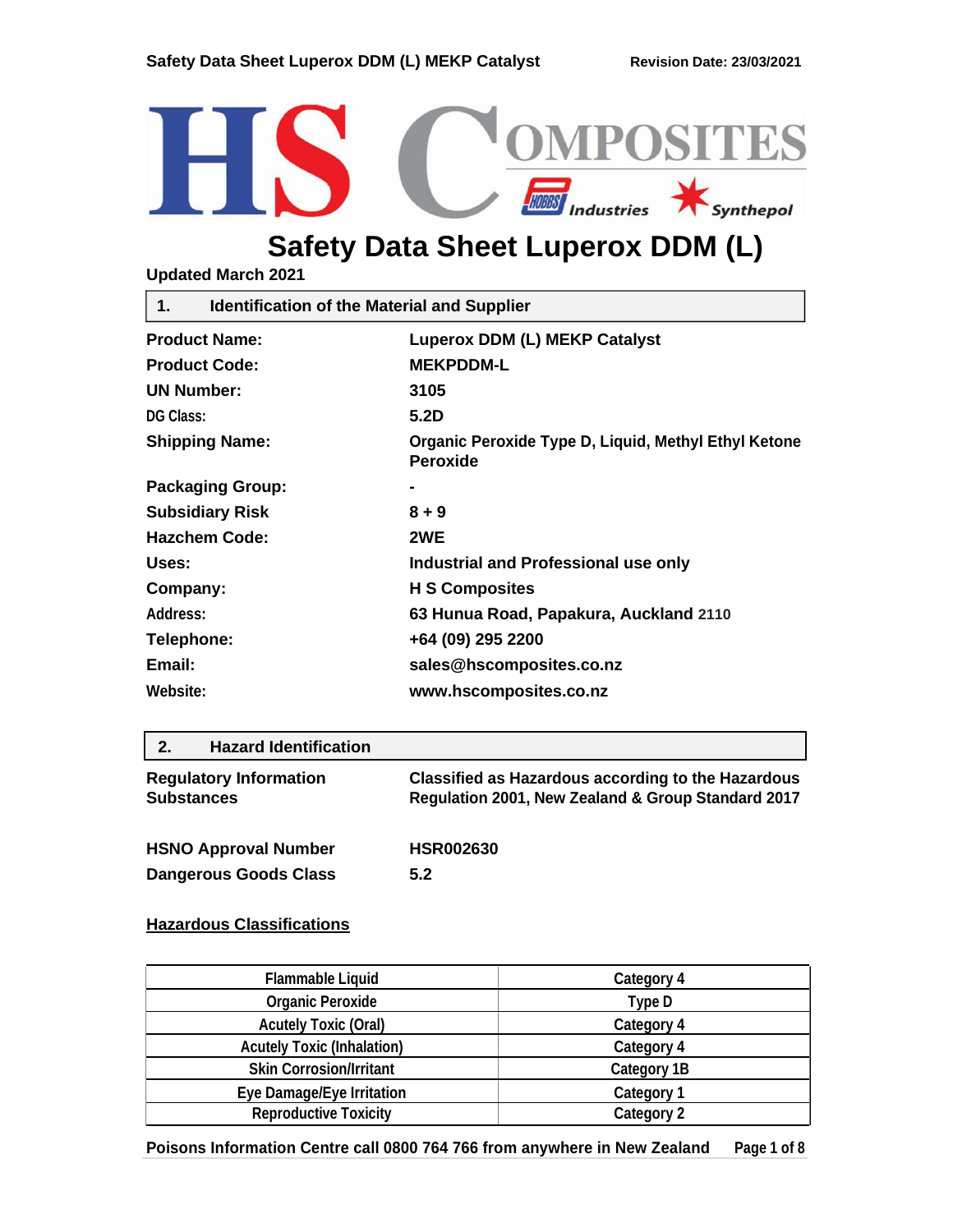





**Signal Word: Danger**

|--|

# **HEALTH HAZARDS:**

| H <sub>227</sub> | <b>Combustible Liquid</b>               |
|------------------|-----------------------------------------|
| H <sub>242</sub> | Heating may cause a fire                |
| H302             | <b>Harmful if Swallowed</b>             |
| H314             | Causes severe skin burns and eye damage |
| H315             | <b>Causes Skin Irritation</b>           |
| H318             | Causes severe eye damage                |
| H332             | <b>Harmful if inhaled</b>               |
| H335             | May cause respiratory irritation        |

# **ENVIRONMENT HAZARDS:**

| H411 | Toxic to Aquatic life with long lasting effects |
|------|-------------------------------------------------|
| H433 | <b>Harmful to Terrestrial Vertebrates</b>       |

# **PRECAUTIONARY STATEMENTS: Preventions**

| P <sub>102</sub> | Keep out of reach of Children                                                   |
|------------------|---------------------------------------------------------------------------------|
| P <sub>103</sub> | <b>Read Label/SDS before use</b>                                                |
| P <sub>201</sub> | Obtain instructions before use                                                  |
| P <sub>202</sub> | Do not handle until all safety precautions have been read and understood        |
| P <sub>210</sub> | Keep away from heat/sparks/open flame/hot surfaces. No smoking.                 |
| P <sub>220</sub> | Store away from clothing, food, drink, animal foodstuffs, combustible materials |
| P234             | Store/keep in original containers                                               |
| P <sub>264</sub> | Wash hands and exposed skin thoroughly after handling                           |
| P270             | Do not eat, drink or smoke when using this product                              |
| P <sub>271</sub> | Use only outdoors or in a well-ventilated area                                  |
| P273             | Avoid release into the environment                                              |
| P <sub>280</sub> | Wear protective clothing, gloves and eye protection                             |
| P <sub>281</sub> | Use personal protective equipment as required                                   |

### **PERSONAL PROTECTION EQUIPMENT:**

**Poisons Information Centre call 0800 764 766 from anywhere in New Zealand Page 2 of 8**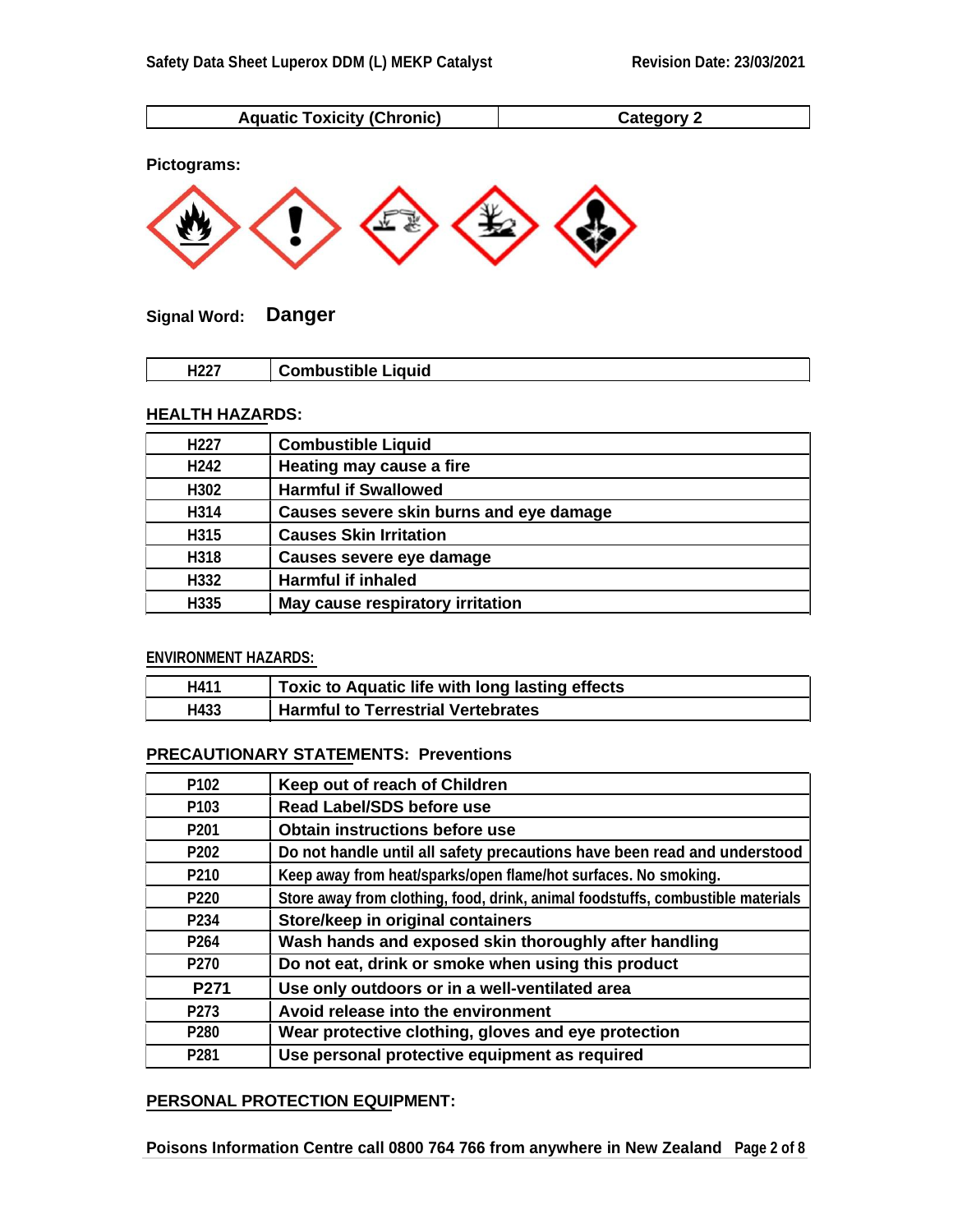

# **RESPONSE:**

| P <sub>101</sub> | If medical advice is needed, have product container or label at hand                                                                              |
|------------------|---------------------------------------------------------------------------------------------------------------------------------------------------|
| $P301 + P312$    | If swallowed call POISON CENTRE 0800 764 766                                                                                                      |
| P330             | Rinse out mouth, do not swallow                                                                                                                   |
| $P302 + P352$    | If on skin, wash with plenty of soap and water                                                                                                    |
| P332 + P313      | If skin irritation occurs, get medical advice                                                                                                     |
| P362             | Take off contaminated clothing and wash before reuse                                                                                              |
| $P304 + P340$    | If inhaled, remove to fresh air and keep at rest in a position comfortable for<br>breathing                                                       |
| $P305 + P351$    | If in eyes, rinse cautiously with water for several minutes. Remove contact<br>lenses if present and easy to do so, continue to rinse             |
| $P337 + P313$    | If eye irritation persists seek medical advice                                                                                                    |
| $P308 + P313$    | If exposed or concerned seek medical advice                                                                                                       |
| P314             | Get medical advice if you feel unwell                                                                                                             |
| P370 + P378      | In case of fire use water fog, foam, dry chemical or carbon dioxide (CO2) to<br>extinguish. DO NOT USE water jet (this will only spread the fire) |
| P391             | <b>Collect any spillage</b>                                                                                                                       |
| P330+310         | IF SWALLOWED: Rinse out mouth, do not swallow water, DO NOT induce<br>vomiting. Call Poisons Centre immediately                                   |

## **STORAGE:**

| P403+P233        | Store in a well-ventilated place. Keep container tightly closed.   |
|------------------|--------------------------------------------------------------------|
| P <sub>235</sub> | Keep cool.                                                         |
| P <sub>210</sub> | Keep away from heat/sparks/open flames/hot surfaces. - No smoking. |
| P405             | Store in a locked area                                             |

## **DISPOSAL:**

| P <sub>501</sub>                                      | Dispose of product and packaging in accordance with local and Governmental<br>regulations or through an approved waste disposal plant. |         |
|-------------------------------------------------------|----------------------------------------------------------------------------------------------------------------------------------------|---------|
| <b>Dangerous Goods Classification</b>                 |                                                                                                                                        | 5.2     |
| <b>Packing Group</b>                                  |                                                                                                                                        |         |
| <b>Hazchem Code</b><br>2WE                            |                                                                                                                                        |         |
| <b>Subsidiary Risk</b>                                |                                                                                                                                        | $8 + 9$ |
| 3.<br><b>Composition / Information on Ingredients</b> |                                                                                                                                        |         |

#### **Poisons Information Centre call 0800 764 766 from anywhere in New Zealand Page 3 of 8**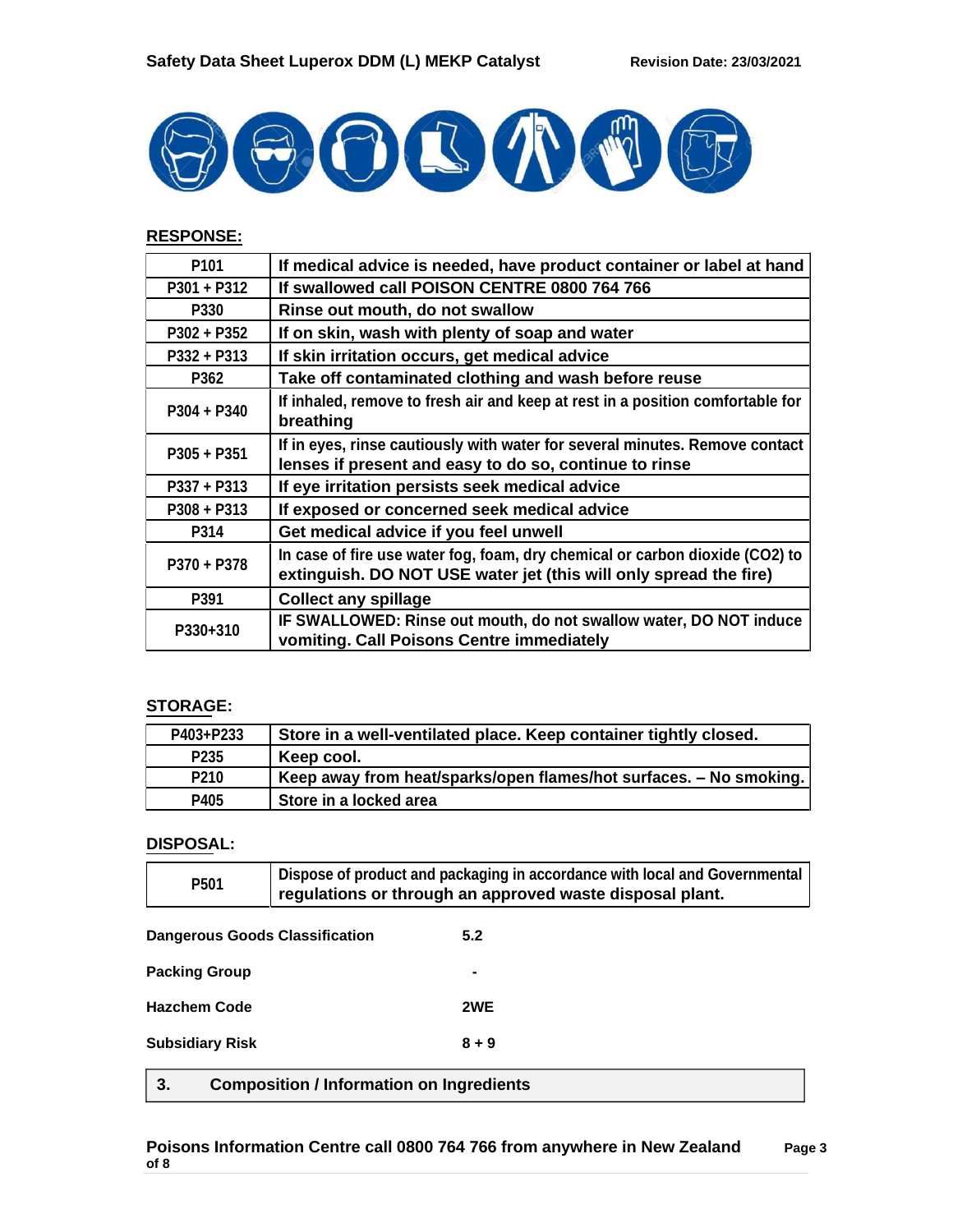| Component                           | Cas No    | <b>Proportion</b> |
|-------------------------------------|-----------|-------------------|
| <b>Methyl Ethyl Ketone Peroxide</b> | 1338-23-4 | $<$ 40%           |
| Dimethyl phthalate                  | 131-11-3  | >50%              |
| 4-Hydroxy-4-methlpentan-2-one       | 123-42-2  | $10\%$            |

#### **4. First Aid**

**For advice, contact the National Poisons Centre (Phone New Zealand: 0800 764 766) or a doctor, show Doctor in attendance a copy of this SDS.**

**Inhalation: Move the person to fresh air immediately. Keep warm and at rest until recovered. Get medical advice if person feels unwell or is concerned. Begin artificial respiration if breathing has stopped and get immediate medical assistance. Swallowed: If swallowed, DO NOT induce vomiting. Rinse mouth. Get immediate medical advice. Begin artificial respiration if the victim is not breathing. Use mouth to nose rather than mouth to mouth. Obtain immediate medical attention**

**Skin Contact: If skin contact occurs, remove contaminated clothing and wash skin with soap and water. If skin irritation occurs, get medical advice. Wash contaminated clothing before re-use.**

**Eye Contact: Hold eyelids apart and flush the eye continuously with running water for 15 minutes. Remove contact lenses after 5 minutes if present, and easy to do. Continue flushing. Get immediate medical attention if irritation persists.**

**First Aid facilities: Provide eye baths and safety showers close to areas where splashing may occur.**

**Note to Doctor/Physician: Treat symptomatically. Show Dr this notice.**

### **5. Fire Fighting Measures**

**Flammable liquids and vapours: Shut off product that may 'fuel' a fire if safe to do so. Allow trained personnel to attend a fire in progress, providing fire fighters with this Safety Data Sheet. Prevent extinguishing media from escaping to drains and waterways.**

**Suitable extinguishing media: Carbon dioxide (CO2), foam or dry chemical.**

**DO NOT use Jetstream of water.**

**Hazards from combustion products: Smoke, fume, carbon dioxide and carbon monoxide and incomplete combustion products.**

**Precautions for fire fighters and special protective equipment: Full protective clothing and self-contained breathing apparatus.**

**Hazchem Code: 2WE**

**Flammable liquid and vapour. Vapour/Air mixture may ignite explosively. Flash back along vapour trail may occur. Run off into drains or sewer may create a fire or explosion hazard.**

# **SPECIAL FIREFIGHTING PROCEDURES.**

**Poisons Information Centre call 0800 764 766 from anywhere in New Zealand Page 4 of 8**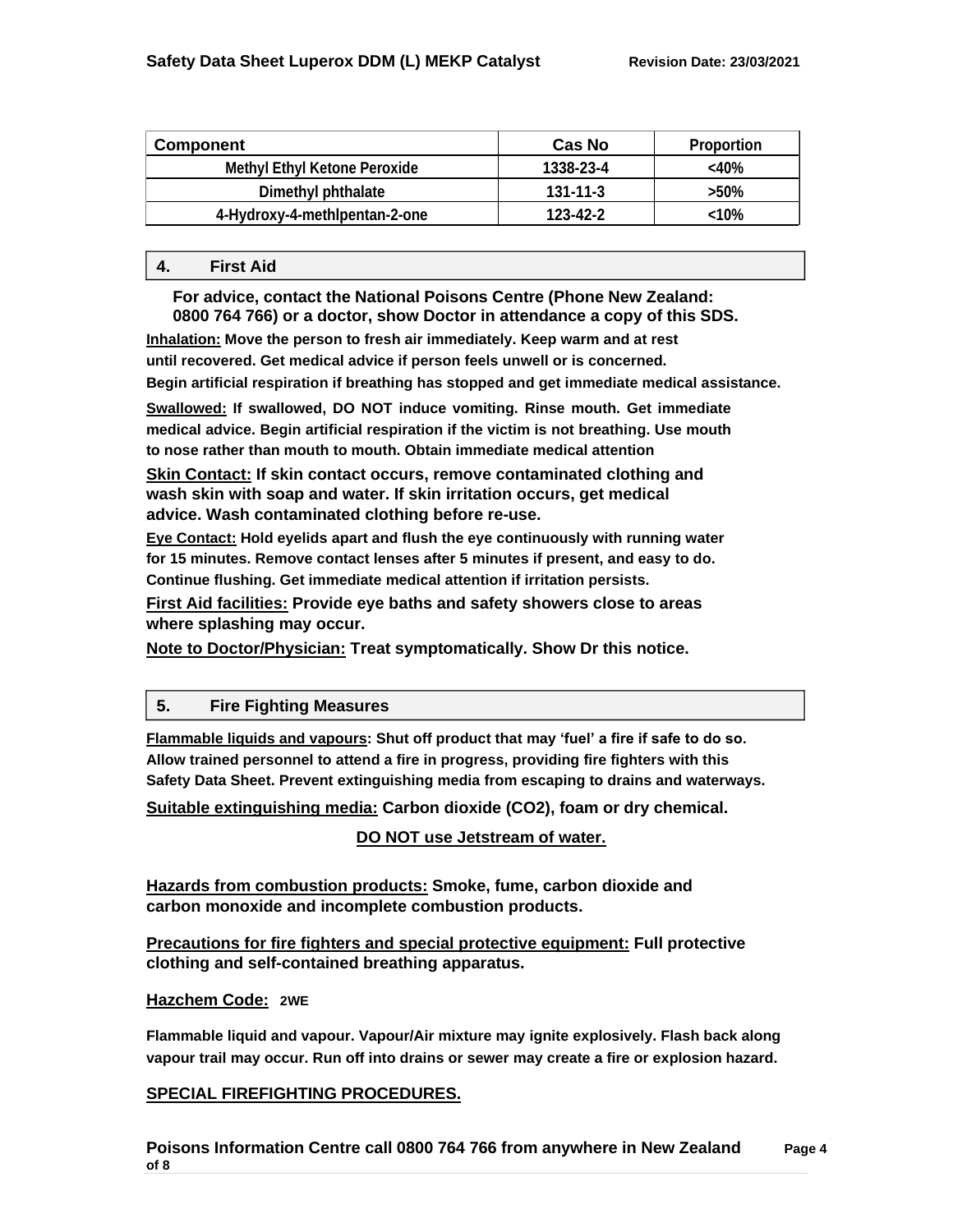**Wear full protective clothing and self-contained breathing apparatus in positive pressure mode, in case of fire the product may be violently or explosively reactive. Use water spray to disperse the vapours. Prevent product and vapours from entering drains/sewers/water courses.**

### **6. Accidental Release Measures**

**Steps to be taken if the material is released or spilled.**

**Evacuate personnel to a safe area. Use Protective equipment as required. Ensure adequate ventilation in area. Make sure there is no risk to self or personnel.**

**Eliminate all sources of ignition (flames, hot surfaces, electrical, static or frictional sparks, no smoking). Then ventilate the area.**

**Contain the area of spillage and pump material into drums for use or disposal. Absorb remainder on sand or perlite and place the saturated absorbent into closed containers and label for disposal. Use spark resistant tools.**

**Prevent contamination of storm-water drains and waterways. Should there be waterway or sewer contamination advise local authority urgently.**

**Contaminated absorbent to be disposed of in accordance with appropriate local or governmental regulations.**

**Correctly label all material containers to be disposed of.**

**Liquid material mixed with peroxide initiators should be allowed to gel and cool before disposal as solid waste in accordance with appropriate local or national regulations.**

### **7. Storage and Handling**

**Use Personal Protection. Avoid inhalation of vapour and contact with skin, eyes and clothing. Launder contaminated clothing before re-use, wash skin with soapy water. Wash hands thoroughly before eating.**

**This product is flammable, do not open near open flame, sources of heat or ignition, NO SMOKING.**

**Store in a locked and bunded area or approved flammable goods store away from direct heat (ideally below 25°C to prevent spoilage). Keep containers closed when not in use. Open container slowly in case of internal pressure. Isolate from all potential sources of ignition including flames and electrical sparks.**

**Store separate from all other materials in a separate bunker/area for MEKP only, keep cool, dry and away from acids, amines and heavy metal compounds.**

#### **8. Exposure Controls / Personal Protective Equipment**

**Workplace Exposure Limits: Worksafe November 2020**

**Methyl Ethyl Ketone Peroxide (CAS# 1338-23-4) STEL 0.2** 

**PPM Dimethyl phthalate (CAS# 84-66-2) TWA 5mg/m³ 4-**

**Hydroxy-4-methlpentan-2-one (CAS# 123-42-2) TWA 50 PPM**

**General Use: This product is hazardous and should be used with a local exhaust ventilation to maintain vapour/dust concentration below WES level. If concentrations exceed exposure limit use organic vapour canister mask or approved air-line mask to maintain workshop limits.**

**Poisons Information Centre call 0800 764 766 from anywhere in New Zealand Page 5 of 8**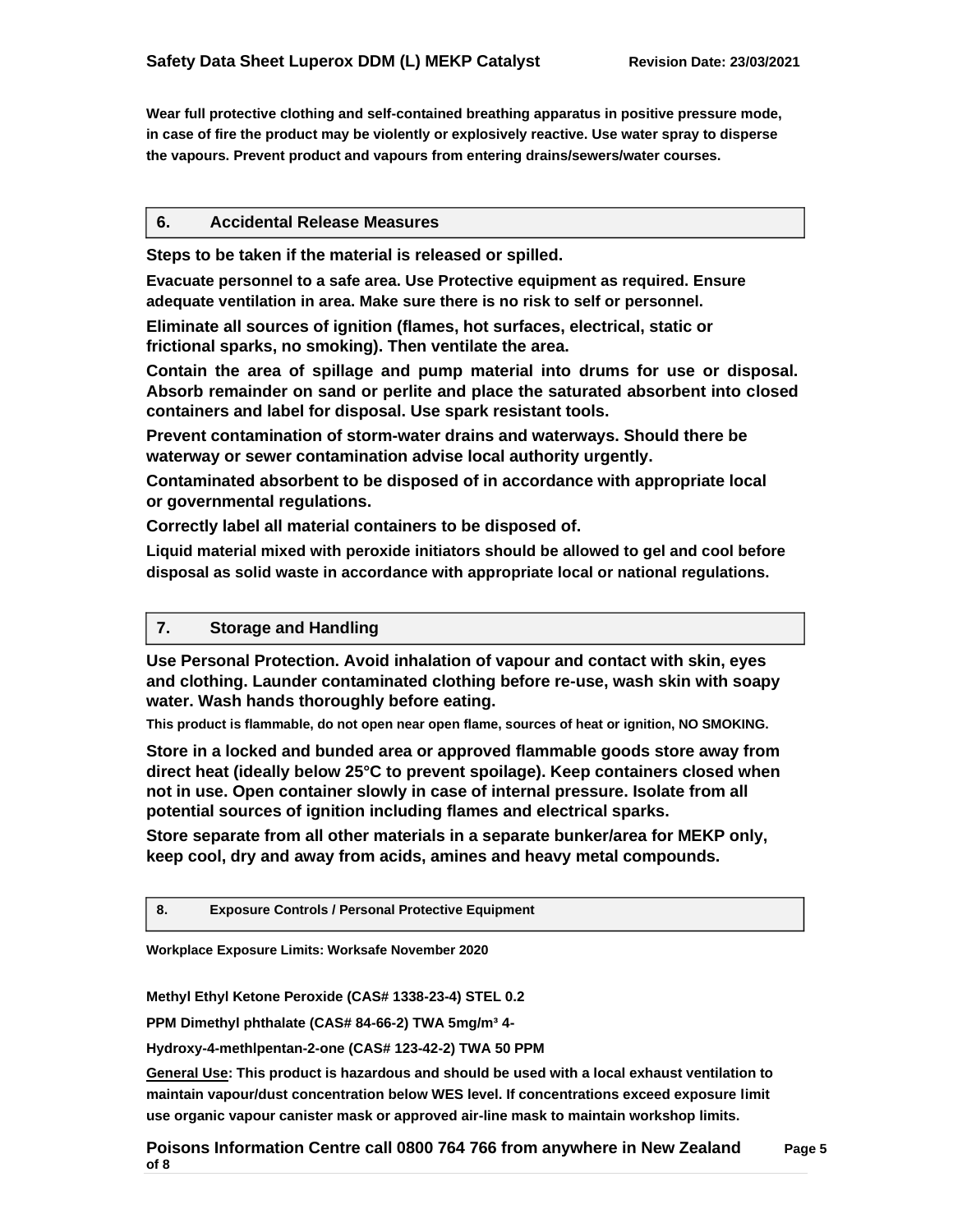**Skin Protection: Wear overalls or other work clothing providing arm and leg cover. Use protective gloves (Latex or Nitrile). Use antistatic footwear. Eye Protection: Safety goggles or splash mask.**

**Environmental Control: Prevent from entering into sewer, stormwater or waterways.**



#### **9. Physical / Chemical Properties**

| <b>Physical Description &amp; colour:</b> | Clear liquid.                   |
|-------------------------------------------|---------------------------------|
| Odour:                                    | Pungent odour.                  |
| <b>Boiling Point:</b>                     | N/A                             |
| <b>Flammable Liquid Flash Point:</b>      | $71^{\circ}$ C                  |
| <b>Flammable Limits:</b>                  | LEL (lower explosive limit) N/A |
|                                           | UEL (upper explosive limit) N/A |
| <b>Relative Density:</b>                  | 1.145                           |
| <b>Vapour Density:</b>                    | Not available                   |
| <b>Percent Volatiles:</b>                 | Not available                   |
| <b>Water Solubility:</b>                  | Soluble <15g/L                  |
| <b>Active Oxygen Content:</b>             | $9.2 - 9.4%$                    |

#### **10. Stability and Reactivity**

| Stability:<br><b>Conditions to avoid:</b> | Stable under normal storage and handling conditions.<br>Exposure to sunlight, open flames and other sources of ignition.                                                                |  |
|-------------------------------------------|-----------------------------------------------------------------------------------------------------------------------------------------------------------------------------------------|--|
|                                           | Materials to avoid: Strong oxidising agents.<br>Thermal decomposition may result in the release of toxic and/or<br>irritating fumes carbon monoxide, carbon dioxide and various organic |  |
| <b>Hazardous Reaction:</b>                | At high temperature thermal decomposition will occur giving off                                                                                                                         |  |
|                                           | toxic products such as methane, ethane, ethylene and carbon<br>monoxide.                                                                                                                |  |
|                                           | Keep at temperature above -10°C (Risk of precipitation)<br>Storage temperature not exceeding 38°C.                                                                                      |  |

#### **11. Toxicological Information**

**When used under properly controlled conditions, within workplace exposure limits and with adequate ventilation and protective equipment, no adverse health effects are to be expected.**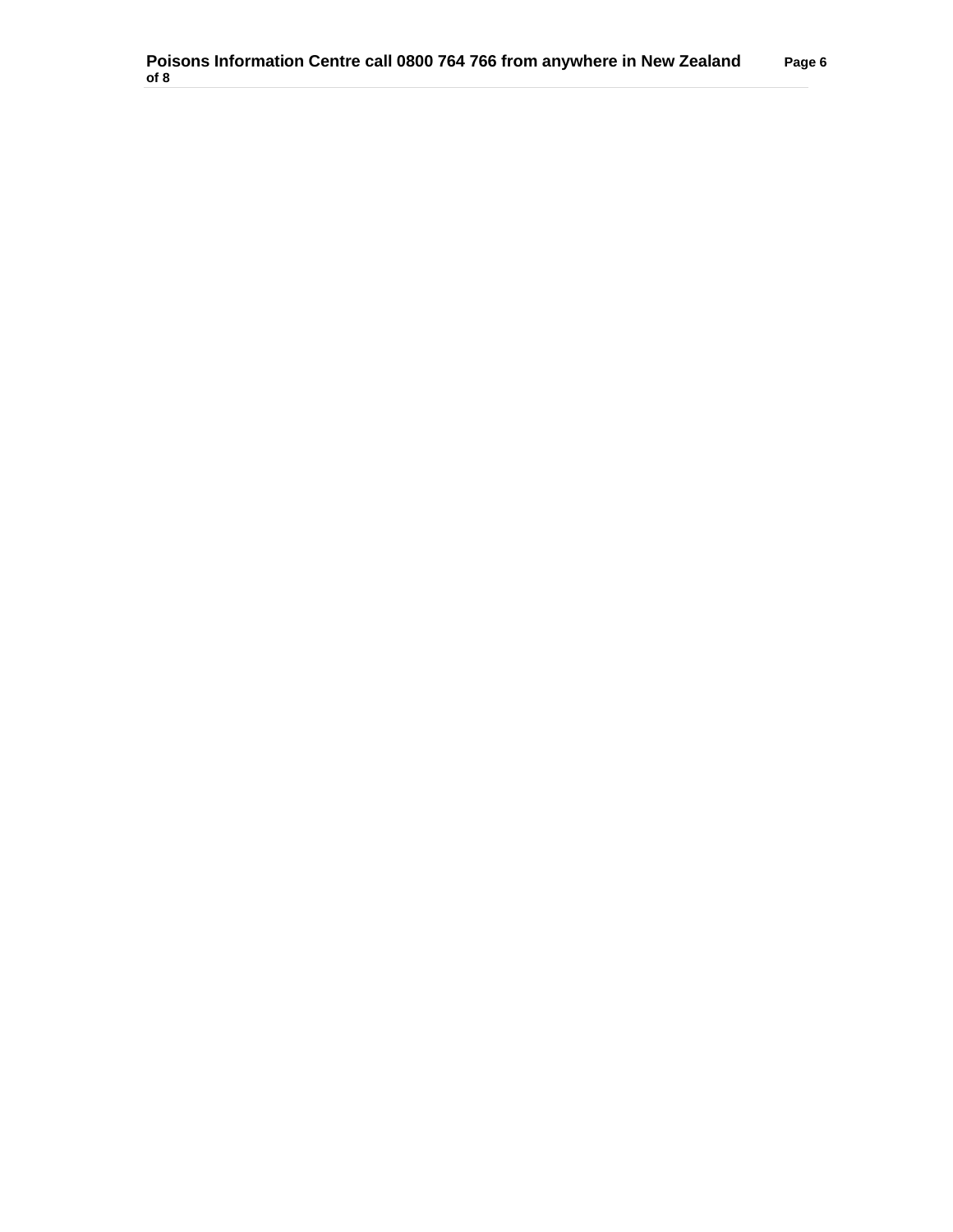#### **Acute effects of over exposure.**

**If Swallowed: Harmful by ingestion and may cause irritation to the mouth, throat, oesophagus with symptoms of nausea, vomiting and gastric disturbance.**

**Eye Contact: Corrosive to eyes and causes burns. Serious irritation. Tearing, stinging, blurred vision and redness will occur. Wash with water immediately and continue for 15 minutes, seek medical help immediately.**

**Skin Contact: This product is corrosive to the skin.**

**Inhalation of Vapour: May cause headaches, nausea, may cause burns to the nose, throat and respiratory system.**

## **12. Ecological Data**

**Prevent the product from entering storm-water drains, sewers or waterways.**

**Toxic to Aquatic life with long term effects.**

**Harmful to terrestrial vertebrates.**

**Will degrade over time up to 87% after 28 days.**

| H411 | Toxic to Aquatic life with long lasting effects |
|------|-------------------------------------------------|
| H433 | <b>Harmful to Terrestrial Vertebrates</b>       |

#### **13. Disposal Considerations**

| <b>P501</b> | Dispose of product and packaging in accordance with local regulations or through |
|-------------|----------------------------------------------------------------------------------|
|             | an approved waste disposal plant.                                                |

**Empty containers may contain flammable residues/vapours, keep away from sources of ignition.**

| <b>Dangerous Goods Classification</b> | 5.2 |
|---------------------------------------|-----|
| <b>Packing Group</b>                  | ۰   |
| <b>Hazchem Code</b>                   | 2WF |

### **14. Transport Information**

| <b>UN Number:</b>                     | <b>UN3105</b>                                                                  |
|---------------------------------------|--------------------------------------------------------------------------------|
| <b>Proper Shipping Name:</b>          | <b>Organic Peroxide Type D (liquid) Methyl Ethyl Ketone</b><br><b>Peroxide</b> |
| <b>Hazchem Code:</b>                  | 2WE                                                                            |
| <b>Dangerous Goods Class:</b>         | Class 5.2                                                                      |
| <b>Packing Group:</b>                 | ۰                                                                              |
| <b>Marine Pollutant:</b>              | Yes                                                                            |
| <b>Special Precautions for users:</b> | 122, 274, 323                                                                  |

**Poisons Information Centre call 0800 764 766 from anywhere in New Zealand Page 7 of 8**